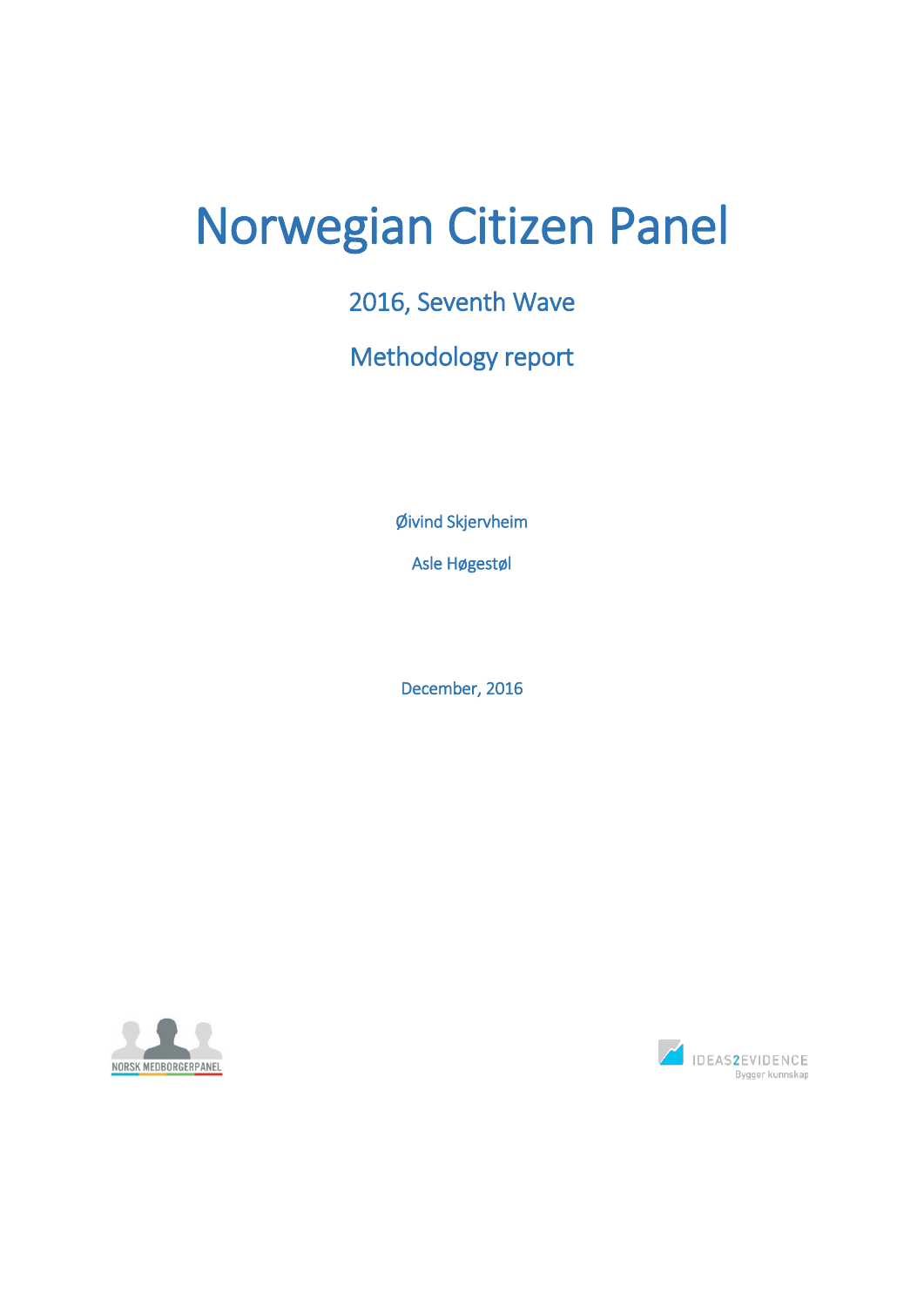# TABLE OF CONTENTS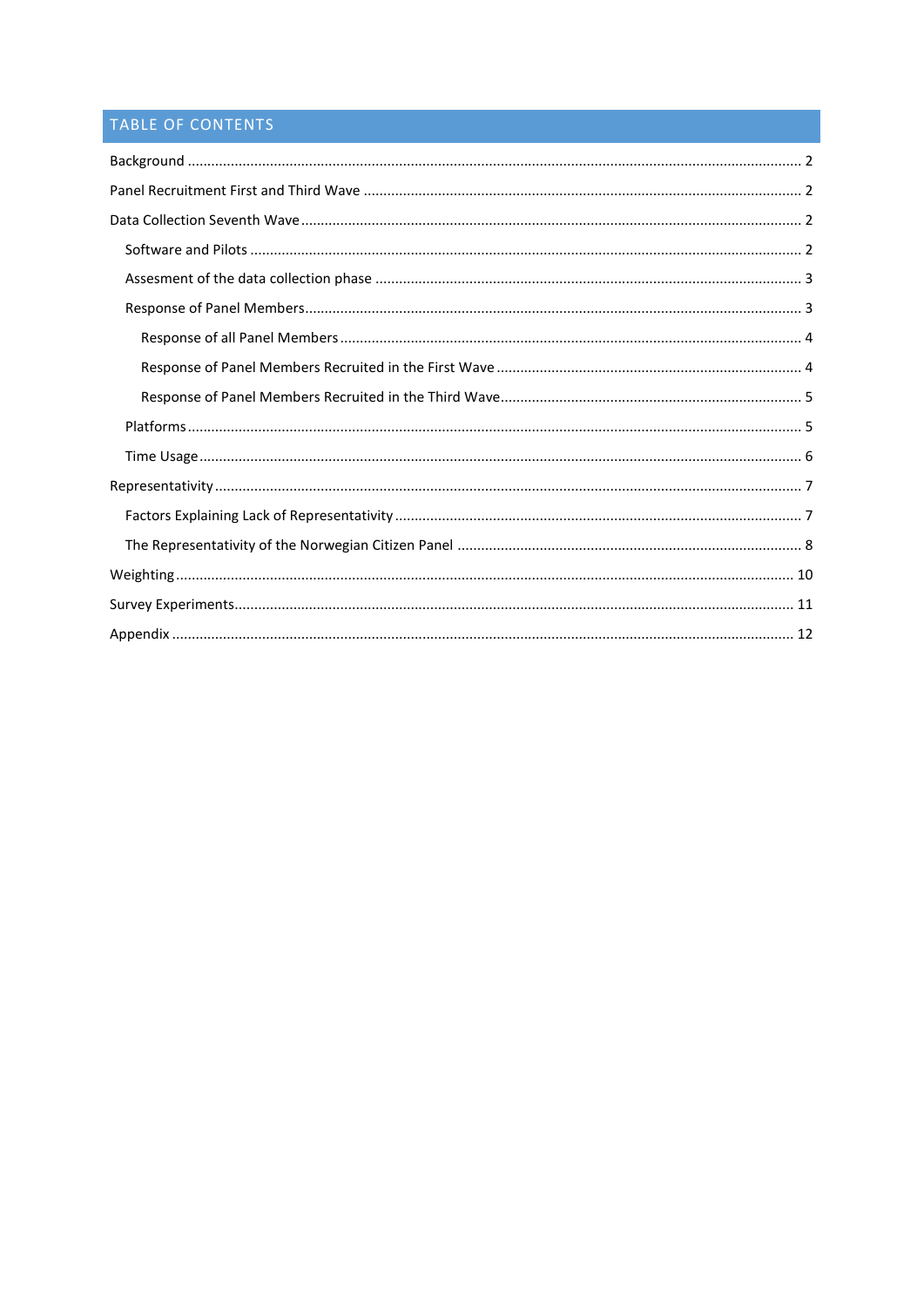## <span id="page-2-0"></span>BACKGROUND

This report describes the procedures of data collection in the seventh wave of The Norwegian Citizen Panel. Further, the report discusses the representativity of the panel and how the weights are calculated.

The Norwegian Citizen Panel (NCP) was established as a collaboration between several departments at the Faculty of Social Sciences at the University of Bergen and the UNI Research Rokkan Centre.

ideas2evidence is responsible for the panel recruitment, the administration of the panel, and the technical solutions regarding data collection and computing.

## <span id="page-2-1"></span>PANEL RECRUITMENT FIRST AND THIRD WAVE

Panel members were recruited in wave 1 and wave 3. The samples in wave 1 and wave 3 were drawn from the *National Registry* of Norway. This registry holds information on everyone born in Norway, as well as former and current inhabitants. The formal responsibility for this registry is held by the Norwegian Tax Administration but has partly outsourced the administration to the private IT-company Evry. Evry drew the sample on behalf of the Citizen Panel after relevant permissions were acquired from the Norwegian Tax Administration.

25,000 people over the age of 18 were, in both the first and the third wave, randomly drawn from the register. The extracted information was a) last name, b) first name, c) address, d) gender, e) age, and f) phone number (the latter was included in wave 3 only). The sample excluded persons without a current home address in Norway.

After receiving the data, everyone over the age of 95 was excluded from the sample.

For a detailed description of the recruitment process in wave 1 and 3, we refer to the respective methodology reports for each wave. Note, however, that the process differed between these two waves in that recruitment in the first wave was done through postal recruitment only, while we in the third wave, in addition to postal recruitment, also sent out reminders by text message to all respondents with available phone numbers, and telephonic reminders to a randomly drawn subset of the gross sample.

The total recruitment rate in these two waves were respectively 20 percent in the first wave and 23 percent in the third wave.

## <span id="page-2-2"></span>DATA COLLECTION SEVENTH WAVE

Wave 7 of the NCP involved data collection from existing members of the panel. The data collection was conducted during the month of November and the two first days of December 2016.

This section firstly describes software solutions and pilots. Then a brief assessment of the data collection phase is included. Lastly, it presents the data collection procedure and its results, including response and response rates, the use of different platforms, and time usage.

## <span id="page-2-3"></span>SOFTWARE AND PILOTS

The web-based research software Confirmit administers the surveys and the panel. Confirmit is a "Software-asa-Service" solution, where all software runs on Confirmit's continuously monitored server park, and where survey respondents and developers interact with the system through various web-based interfaces. This software provides very high data security and operational stability. The security measures are the most stringent in the industry, and Confirmit guarantees 99, 7 percent uptime. ideas2evidence does the programming of the survey in Confirmit on behalf of The Norwegian Citizen Panel.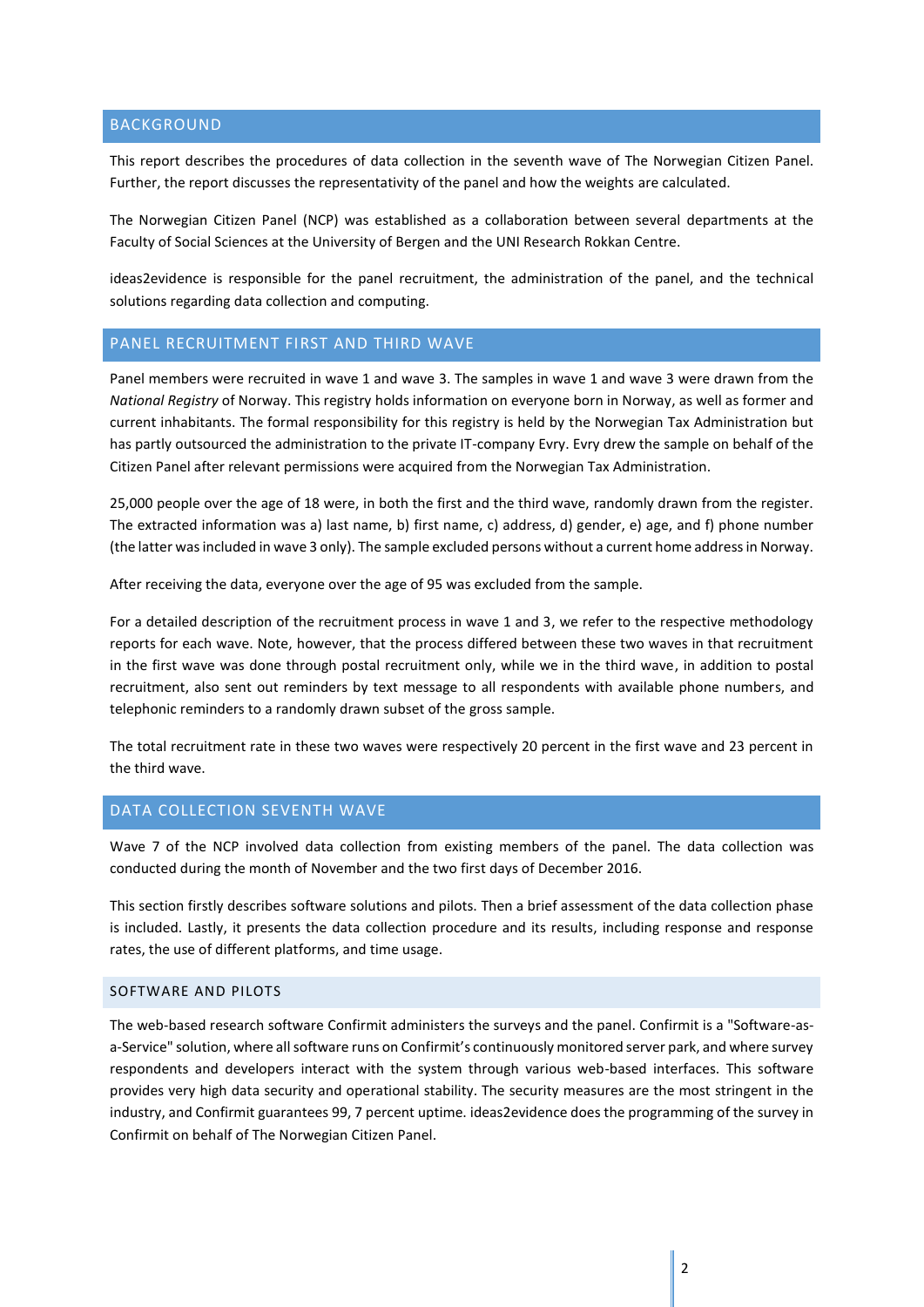The survey went through both large-N and small-N pilot testing before it went live to the panel. The large-N pilot were done in cooperation with a local high school. In addition, the survey was tested extensively during the development phase by ideas2evidence and the researchers involved in the project.

The pilot testing was regarded as successful, and no major technical revisions were deemed necessary.

#### <span id="page-3-0"></span>ASSESMENT OF THE DATA COLLECTION PHASE

On launch day, a small error in the survey was detected. A small subset of panel members answering on mobile phones experienced an error where the "next"-button on a specific question failed to generate, thereby making it impossible to advance in the survey. This error affected mobile phones randomly<sup>1</sup> and was therefore not detected during the pilot testing phase.

In total, this error affected 36 panel members. They were contacted individually after the error had been corrected. In the end 31 (?) of these respondents completed the survey, leaving us with a loss of 5 respondents.

With the exception of this error, the data collection was carried out without any major irregularities.

#### <span id="page-3-1"></span>RESPONSE OF PANEL MEMBERS

**.** 

The survey was launched November  $1<sup>st</sup>$  2016. It was sent to the email accounts of the panel's 10,130 members. In these e-mails, the basic information about the Citizen Panel was repeated, and the individual panel members received unique URLs that led to the questionnaire.

The invitation, the first reminder and the second reminder were all distributed via e-mail. The third, and last reminder was, depending on whether the individual panel member has a registered mobile phone or not, distributed via SMS and e-mail.

|                                                   | Responses | Cumulative<br>Responses | Response<br>Rate $(\%)$ | Cumulative<br>Response Rate (%) |
|---------------------------------------------------|-----------|-------------------------|-------------------------|---------------------------------|
| Invitation $(1st$ of November)                    | 1939      | 1939                    | 30 %                    | 30 %                            |
| 1st reminder (3 <sup>rd</sup> of November)        | 1473      | 3412                    | 23 %                    | 52 %                            |
| 2nd reminder (8 <sup>th</sup> of November)        | 615       | 4027                    | 9%                      | 62 %                            |
| 3rd reminder – email ( $11th$ of November)        | 69        | 4096                    | 1 %                     | 63 %                            |
| 3th reminder - SMS (11 <sup>th</sup> of November) | 593       | 4689                    | 9%                      | 72 %                            |

**Table 1: Responses and response rate for panel members by the different stages of data collection**

In total, the wave 7 survey received 4,689 answers. 1,939 respondents completed the survey in the period between the invitation and the first reminder (November 01 $st - 03$  rd), a response rate of 30 percent. The pattern is similar to earlier waves; the invitation produces a higher number of respondents than the subsequent reminders, and there is a considerable drop in number of responses between the first and the second reminder. For details on the number of respondents after each reminder, we refer you to table 1.

The overall response rate, as reported in table 1, is **72 percent**. Some clarifications concerning the calculation of the response rate are necessary. We present the clarifications, along with the response rate for the respondents recruited in wave 1 and the respondents recruited in wave 3 respectively, in the following sub-chapters.

Notwithstanding these clarifications, it is important to note that the response rate in the seventh wave is higher than expected: 72 percent compared to 67 percent in the sixth wave. The number of respondents in this last wave is as already mentioned 4,689 – compared to 4,859 in wave 6. This gives us a wave-to-wave retention rate

<sup>&</sup>lt;sup>1</sup> Testing after the fact showed that this error presented itself randomly even when testing on the same input device. The affected mobile phones varied in manufacturer, model and OS.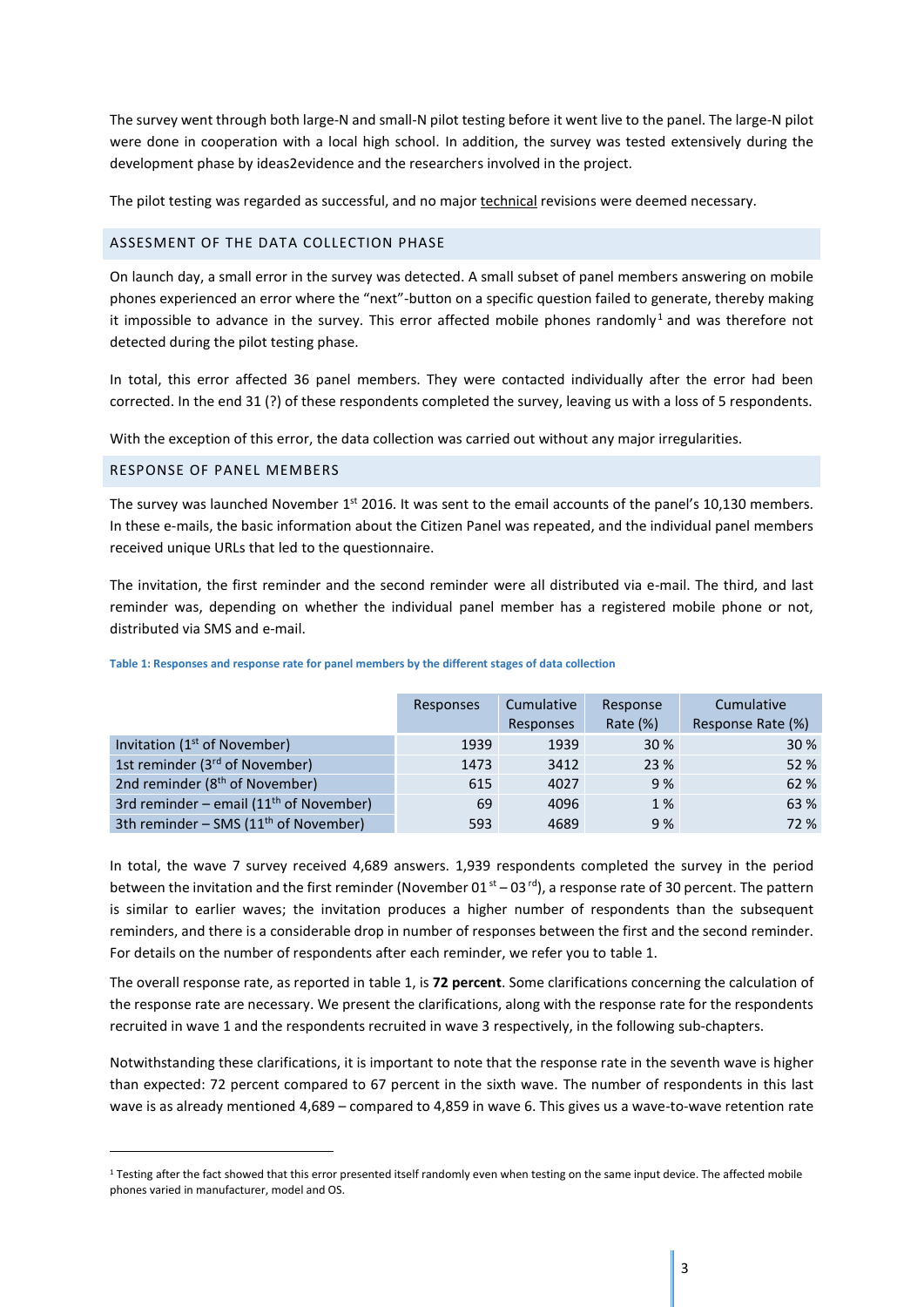of almost 96.5 percent, significantly higher than in earlier waves. In comparison, the retention rate between the fifth and the sixth waves were approximately 89 percent.

There are (at least) three possible explanations for the improved retention rate. In the seventh wave, panel members were reminded via SMS. This was not a part of the data collection in the sixth wave. The third reminder, where either SMS or e-mail was utilized, produced 662 responses to the survey. In wave 6, where only e-mail was used, the third reminder produced 591 responses to the survey.

Secondly, as the number of active panel members decrease (see next sub-chapter), the number of highly motivated panel member within the active group increases. 66 percent of the 4,689 respondents in wave seven have answered every survey they have been invited to participate in. The presence of these loyal panel members gives the panel a bedrock of responses that creates a less volatile retention rate.

A third possible explanation, is the American Presidential Election of 2016. Election day was November 8th, in the middle of the data collection period. The election was given a lot of attention in Norwegian media, and may have created more interest for a survey that focuses on politics. An interesting point in this respect is that the after several rounds with a decrease in participation from the young panel members, wave seven saw a marginally better representation rate of panel members in the age bracket 18-29 years old, compared to wave six.

#### <span id="page-4-0"></span>RESPONSE OF ALL PANEL MEMBERS

**Table 2: The historic participation of all respondents**

|                                            |          |          | Respondents w07 |            |  |
|--------------------------------------------|----------|----------|-----------------|------------|--|
|                                            |          |          | <b>No</b>       | <b>Yes</b> |  |
|                                            |          | w06-yes  | 703             | 3,471      |  |
| Respondents<br>w05<br>Yes<br>$\frac{1}{2}$ | $w06-no$ | 774      | 432             |            |  |
|                                            | w06-yes  | 354      | 293             |            |  |
|                                            |          | $w06-no$ | 3,626           |            |  |

As already mentioned, NCP has 10,130 panel members. Many of them have not actively opted out of the panel, but they have silently withdrawn by not participating in the surveys. As shown in table 3,626 respondents have not participated in any of the three last waves (w05-w07). Including these respondents in the calculation of response rate would arguably give an artificially low rate. Therefore, these 3,626 respondents are not included in the calculation of response rates given above.

## <span id="page-4-1"></span>RESPONSE OF PANEL MEMBERS RECRUITED IN THE FIRST WAVE

**Table 3: The historic participation of respondents recruited in the first wave**

|                                            |          |          | Respondents w07 |       |  |
|--------------------------------------------|----------|----------|-----------------|-------|--|
|                                            |          |          | No              | Yes   |  |
|                                            |          | w06-yes  | 269             | 1,651 |  |
| Respondents<br>w05<br>Yes<br>$\frac{1}{2}$ | $w06-no$ | 317      | 188             |       |  |
|                                            |          | w06-yes  | 141             | 127   |  |
|                                            |          | $w06-no$ | 1,741           | 217   |  |

4,651 of NCPs panel members were recruited in wave 1. As shown by table 3, 1,741 respondents have not participated in any of the three last waves (w05-w07). 2,183 of the eligible panel members recruited in the first wave responded to the questionnaire in wave 7. This gives a response rate of 75 percent.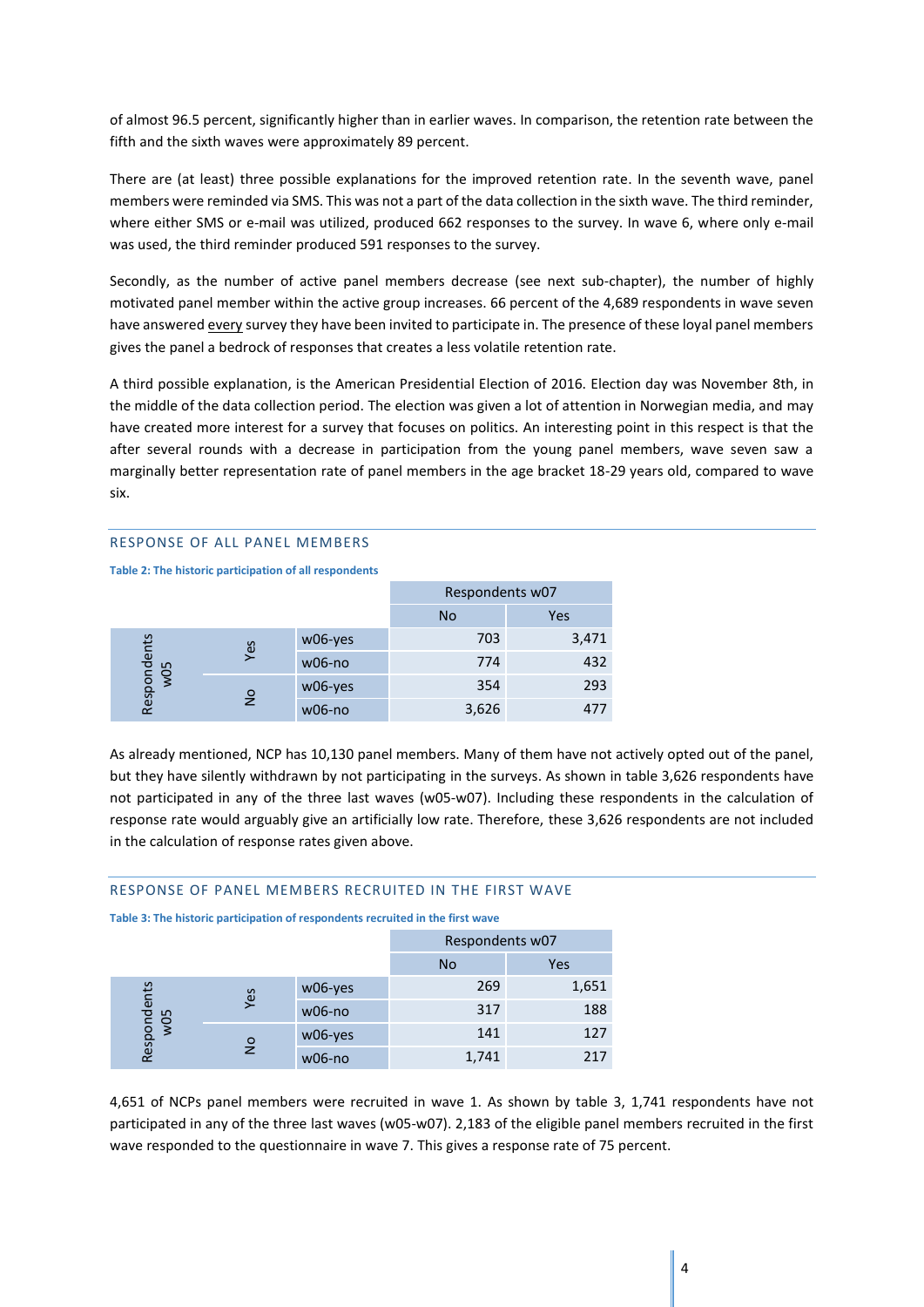#### <span id="page-5-0"></span>RESPONSE OF PANEL MEMBERS RECRUITED IN THE THIRD WAVE

|               |                          |          | Respondent w07 |       |  |
|---------------|--------------------------|----------|----------------|-------|--|
|               |                          |          | <b>No</b>      | Yes   |  |
|               | Respondent<br>w05<br>Yes | w06-yes  | 434            | 1,820 |  |
|               |                          | $w06-no$ | 457            | 244   |  |
|               |                          | w06-yes  | 213            | 166   |  |
| $\frac{1}{2}$ | $w06-no$                 | 1,885    | 260            |       |  |

**Table 4: Historic participation of the respondents recruited in the third wave**

NCP have 5,479 panel members that were recruited in wave 3. Table 4 shows, however, that 1,885 respondents have not participated in any of the three waves (w05-w07), thereby leaving us with 3,594 eligible panel members in this group. In wave 7 we received 2,490 responses from this group, giving us a response rate of 69 percent.

The difference in response rate between first and third wave recruits can be explained by two factors. Firstly, since we withdraw inactive members from the calculation of the response rate, more respondents recruited in the first wave have had time to become inactive, thereby leaving a lower number of baseline respondents that are more loyal to the panel.

At the same time, when comparing the response rate of this group to the response rate of the first wave recruits in the fifth wave<sup>2</sup>, we note that the response rate of the panel members recruited in wave 3 are (marginally) lower, 69 percent versus 72 percent<sup>3</sup>. The recruitment in wave 1 and wave 3 was identical in sample size and sample frame, but in the third wave more, and a different set of, reminders were utilized. In wave 1 prospective panel members were contacted through an invitational letter and a reminder post card. Wave 3 also used an invitational letter and a reminder post card in the recruitment process. In addition, the sample received a reminder by text message, and a subset of the sample were contacted through a telephone call.

As shown in the documentation reports from wave 3 and 4, the increase in the number of recruitment methods (SMS and telephone call, in addition to postal recruitment) in wave 3 resulted in a higher recruitment rate. However, the higher recruitment rate in wave 3 wasfollowed by a lower response rate in wave 4 when compared to the rate achieved in the second and third wave from panel members recruited in the first wave. The response rate of the members recruited in wave 3 declines in correspondence with how many reminders the panel members needed in order to be recruited. This indicates that panel members who need multiple reminders in order to be recruited are not as loyal as those who need fewer reminders.

#### <span id="page-5-1"></span>PLATFORMS

**.** 

The questionnaire was prepared for data input via smart phones. In order to enhance the respondents' experience with the questionnaire, mobile users got a different visual representation of some questions. These questions are documented in the codebook.

26 percent of all survey respondents that opened the questionnaire used a mobile phone. That is 2.7 percentage points higher than in the sixth wave. The increase in mobile users can partly be explained by the use of SMSreminders in this wave.

8.7 percent of the mobile users did not complete to such an extent that they were classified as respondents in the seventh wave. For non-mobile users the percentage was 4.2 percent. Mobile users were thus more likely to

<sup>&</sup>lt;sup>2</sup> For the sake of clarity: the seventh wave is the fifth survey for the panel members recruited in the third wave, just as the fifth wave was the fifth survey for the panel members recruited in the first wave.

<sup>&</sup>lt;sup>3</sup> This tendency, with lower response rate from the panel members recruited in the third wave compared to the first wave, was also discussed in the documentation reports for the fourth and the fifth wave.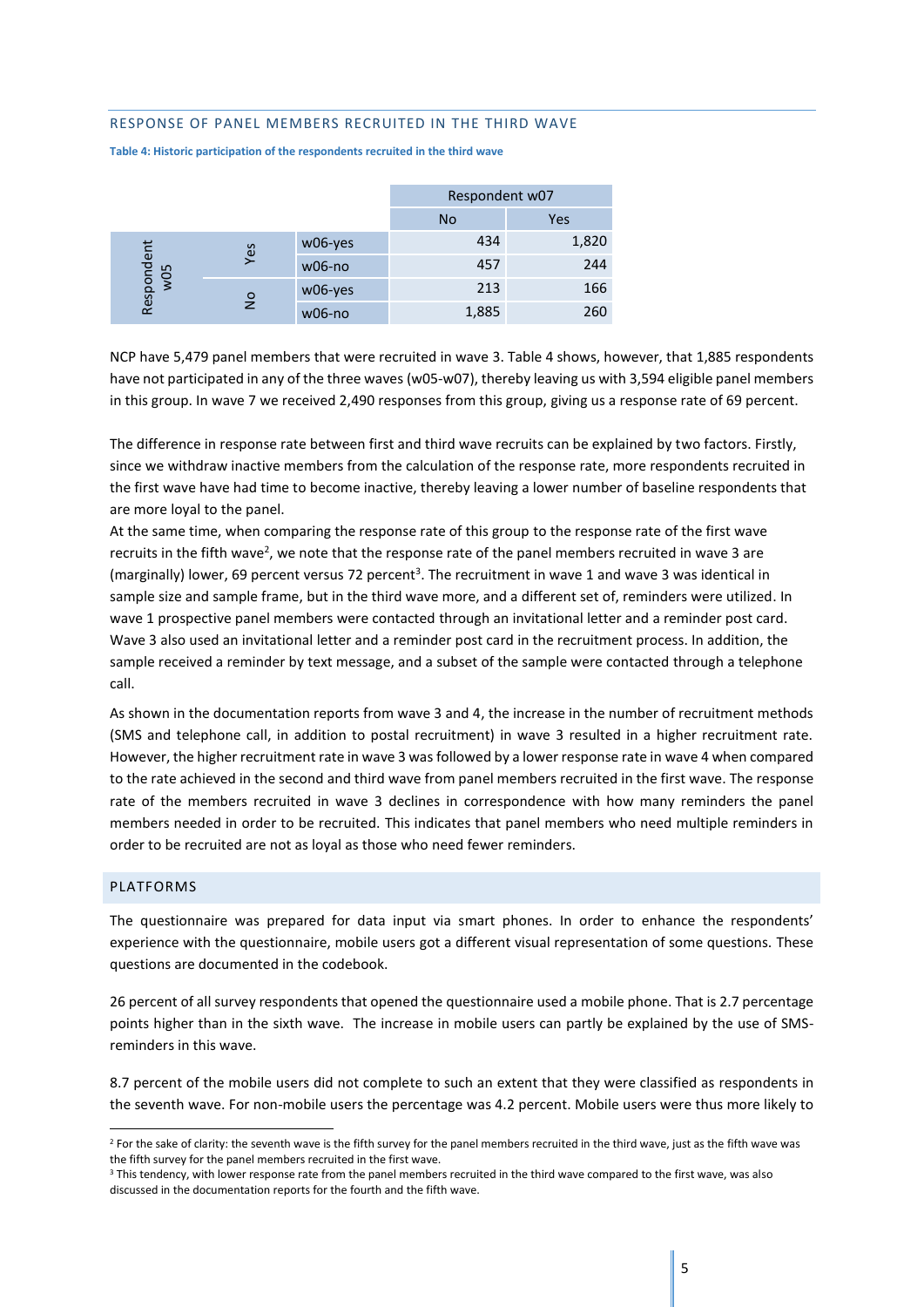leave the questionnaire before completion. This was also the case in the third, the fourth, the fifth and the sixth wave. The non-completion rate for non-mobile users have been approximately the same in the last three waves (w05-w07). The non-completion rate for mobile users fell from more than 10 percent in the fifth wave, to 6.6 percent in the sixth wave and now up to 8.7 percent in the seventh wave.



#### <span id="page-6-0"></span>TIME USAGE

The average respondent used 25.2 minutes to complete the questionnaire. This is almost a three minutes higher completion time than in the sixth wave. The challenge of measuring average time usage is that respondents may leave the questionnaire open in order to complete the survey later. This idle time causes an artificially high average for completing the survey. The average of 25.2 minutes therefore only includes the 85 percent of the respondents, which used less than, or equal to, 60 minutes.

As in earlier waves, the NCP questionnaire is divided into different subsets (U1-U4). Table 5 shows that respondents that answered questions in the U1, U2 and U4 subsets spent an equal amount of time on the questionnaire, while respondents from the U3 subset on average spent over 1.5 minutes longer. The breakdown of time usage for each subset is shown in table 5.

#### **Table 5: Average time usage (minutes) in each subset in the seventh wave**

|                  | All respondents | U1-respondents U2-respondents U3-respondents U4-respondents |      |      |      |
|------------------|-----------------|-------------------------------------------------------------|------|------|------|
| All users        | 25,2            | 24.8                                                        | 24.9 | 26,6 | 24,8 |
| Non-mobile users | 26.0            | 25,6                                                        | 25.9 | 27.1 | 25,6 |
| Mobile users     | 22.8            | 22.6                                                        | 21.9 | 24,5 | 22,6 |

It is interesting to note that mobile users on average use substantially less time on the survey than non-mobile users, despite the survey being displayed in a more time-effective manner on non-mobile platforms.

One probable explanation for this is that mobile users spend less time writing text on open text questions. Mobile users write on average 42 characters in the open text questions, while users answering on non-mobile platforms on average write 62 characters.

We also note that mobile users spend considerable less time answering some of the more complex questions in the questionnaire (i.e. questions with long and/or high degree of complexity in the vignettes). This could imply that users on mobile platforms spend less time reading vignettes before answering the questions. 65 percent of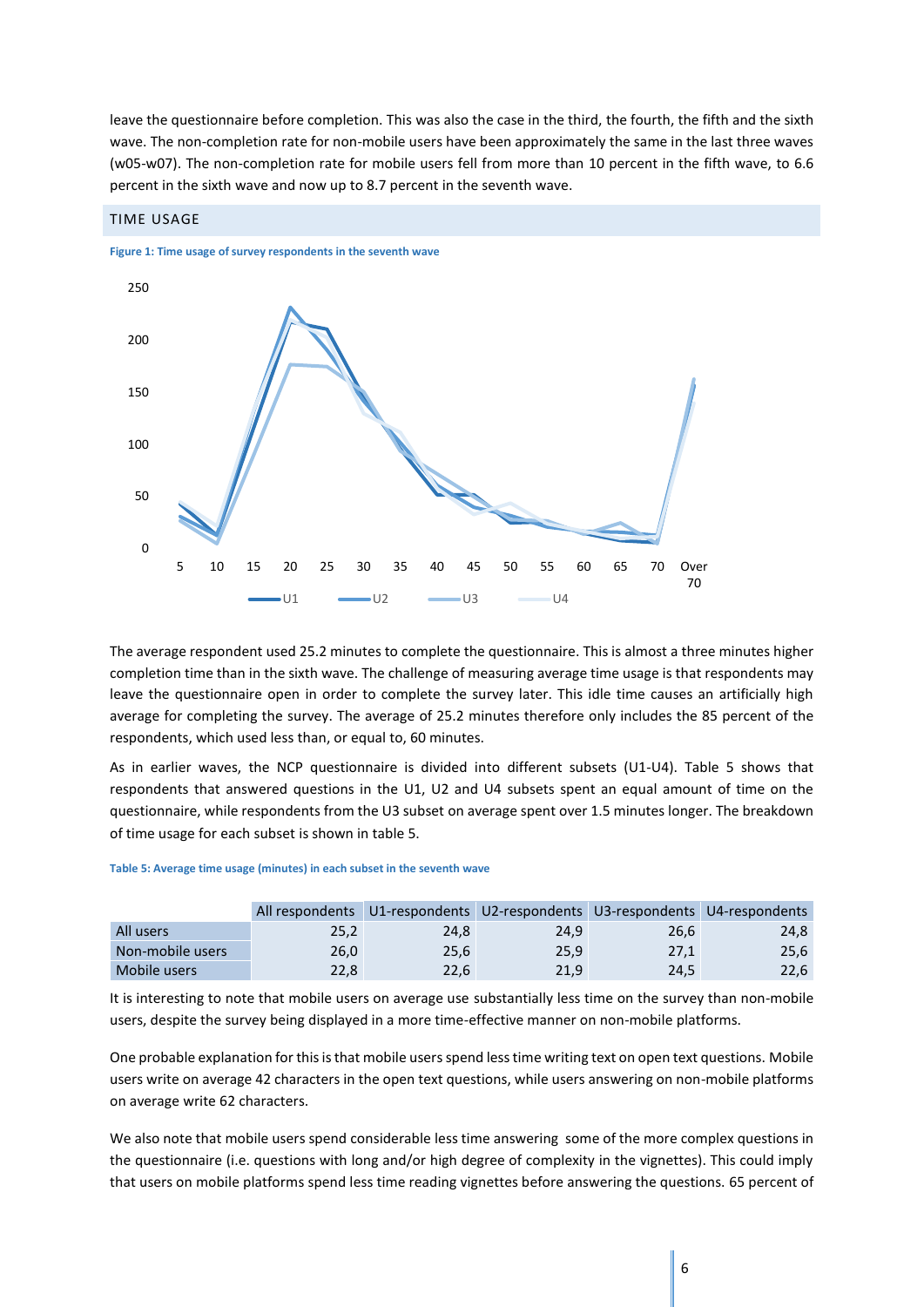the respondents answering "don't know" on one specific, complex question in the survey were mobile users, a significantly higher number than expected when we take into account that the percentage of respondents answering the survey on a mobile phone is 26 percent of the total sample.

Our numbers show that mobile users on average spent less time than non-mobile users on 85 percent of the questions in the seventh wave.

## <span id="page-7-0"></span>REPRESENTATIVITY

In this section, we describe the representativity of the survey respondents. First, we will discuss factors explaining representativity. Thereafter we apply demographic variables to present data on representativity by different strata. The data on representativity is the foundation for the section on weighting.

## <span id="page-7-1"></span>FACTORS EXPLAINING LACK OF REPRESENTATIVITY

There are two main points that can serve as explanations to non-response and lack of representativity:

- **access to and familiarity with the internet (given that a web-based questionnaire was the only** response mode made available)
- the motivation and interest of the respondents

The first challenge is strongly related to the age composition of the survey respondents. Although Norway has a very high computer and internet density, the probability of having an e-mail address, and the skills required to access and fill in an online questionnaire, normally decreases with increasing age. The second challenge, motivation and interest, is often explained by the respondents' level of education. In addition to age and education, we added the variables of geography and gender in order to test the representativity of the survey respondents. The variables have the following categories:

- Age: 19-29 years, 30-59 years, 60 and above.
- Highest completed education: no education/elementary school, upper secondary, university/university college.
- Geography: Oslo/Akershus, Eastern Norway, Southern Norway, Western Norway, Trøndelag, Northern Norway.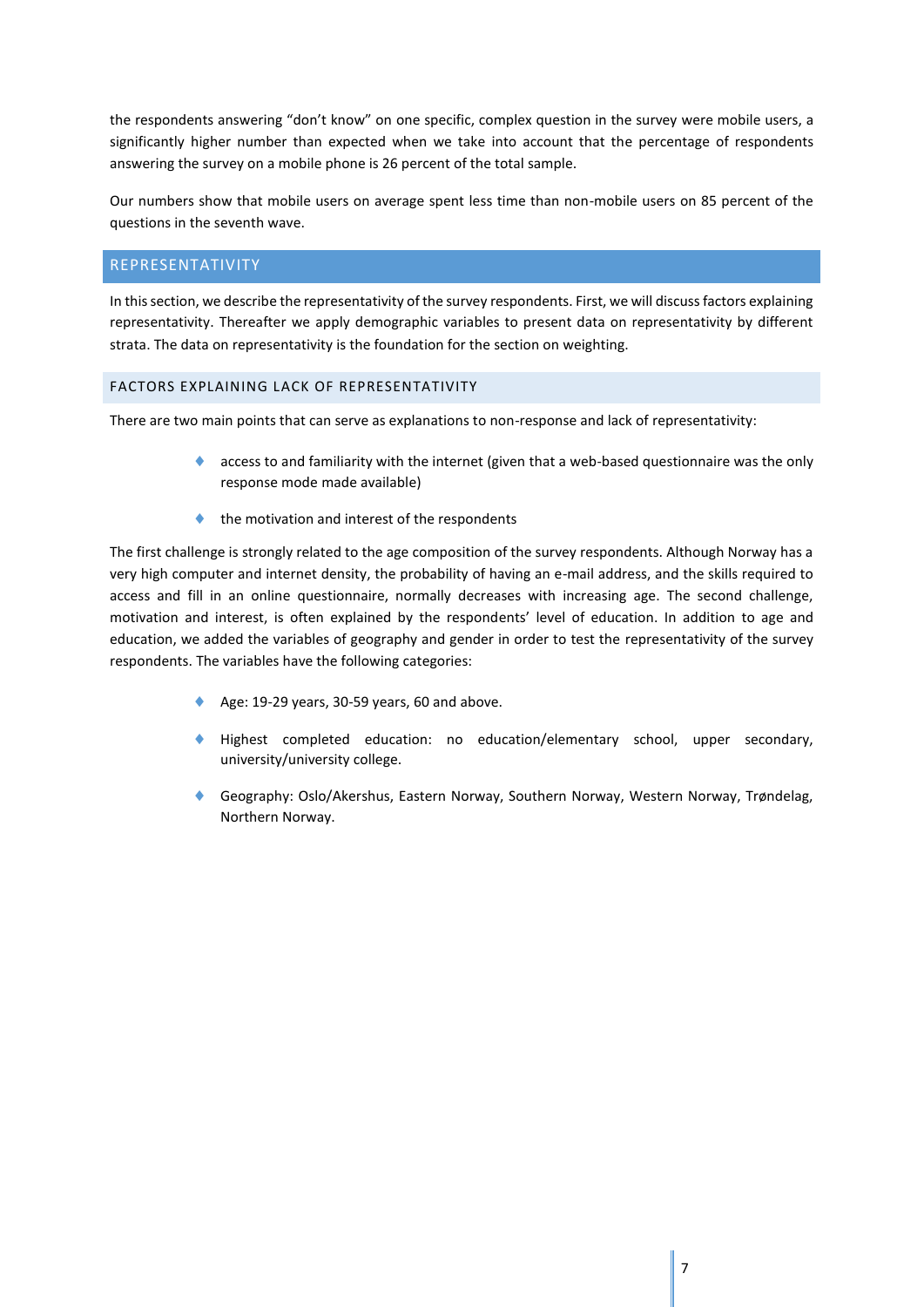## <span id="page-8-0"></span>THE REPRESENTATIVITY OF THE NORWEGIAN CITIZEN PANEL

The sampling frame of the survey equals to the Norwegian population above the age of 18, comprising a population of approximately 3,9 million individuals. Earlier reports have documented a systematic underrepresentation of respondents belonging to the two lowest educational groups, independent of gender and age. The underrepresentation is particularly strong for young men. As expected, individuals with education from universities or university colleges are overrepresented. All of these observations are also true for wave 7. The result of lower participation from younger age groups, is that respondents with high education in this age bracket are not overrepresented compared to the population. They are however overrepresented *within* their age bracket.

From the age distribution presented in table 6, we see that 18-29 year olds are underrepresented in the net sample of the seventh wave. The representation of the age group 30-59 years in the net sample is on par with the age distribution in the population, while respondents aged 60 years and above are clearly overrepresented. The underrepresentation of 18-29 year olds is more prominent in this wave compared to both the fourth and the fifth wave, but on par with the sixth wave. This age group has over time had a lower degree of panel loyalty than the older panel members, but the retention rate for this group in this particular wave is better than previous waves, especially when you take into account the aging of the panel since new members last were recruited.

#### **Table 6: Age distribution in the population and the net sample of the seventh wave**

|                  | $18-29$ years | 30-59 years | 60 years and above |
|------------------|---------------|-------------|--------------------|
| Population       | 20.5 %        | 51.6 %      | 28.0%              |
| Net sample - w07 | 10.6%         | 51.4 %      | 38.0%              |

New patterns emerge when adding gender in table 7; young men are more underrepresented than young women are. In the oldest age group, men are clearly overrepresented, while women are slightly overrepresented. Lastly, the middle-aged men in the net sample are underrepresented, while women in this age bracket are overrepresented.

|                  | $18-29$ years |         | 30-59 years |              | 60 years and above |         |
|------------------|---------------|---------|-------------|--------------|--------------------|---------|
|                  | Men           | Women   |             | Men<br>Women |                    | Women   |
| Population       | 10.50 %       | 10.00 % | 26.50 %     | 25.10 %      | 13.00 %            | 14.90 % |
| Net sample - w07 | 4.4 %         | 6.2%    | 24.3 %      | 27.0 %       | 21.5 %             | 16.5%   |

The inclusion of educational level in table 8 reveals a systematic underrepresentation of respondents with little or no education, independent of age and gender. As discussed in relation to table 7 and 8, the underrepresentation is especially strong for young respondents. The underrepresentation is also strong for middle-aged respondents with little or no education. In wave 7, the representation of men in the net sample aged 60 and above with low education is on par with the distribution in the population.

Respondents that have upper secondary education as their highest completed education are somewhat underrepresented in all groups. Those who have university or university college education are clearly overrepresented in the two oldest age brackets, independent of gender.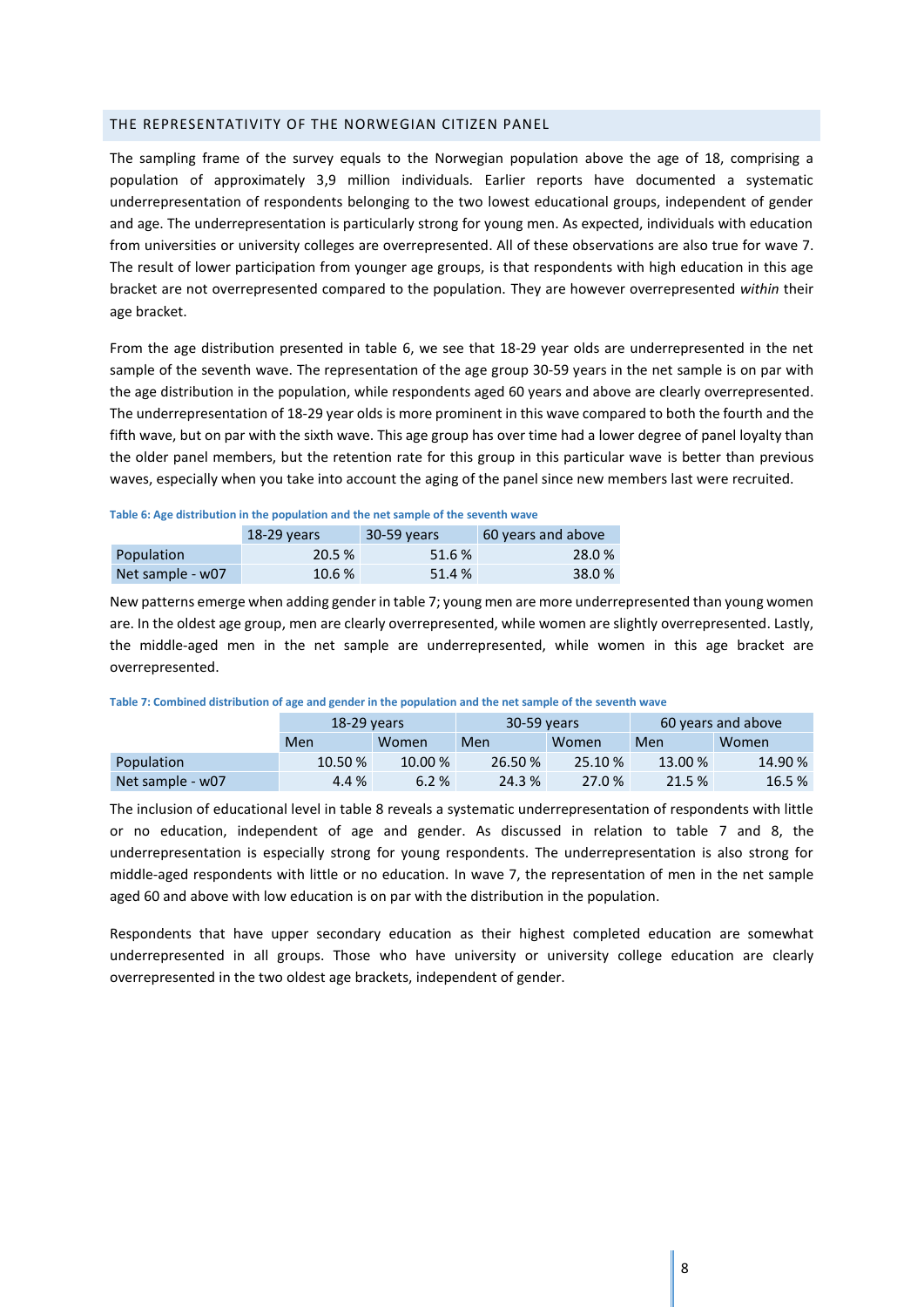|                                |                       | Population |        | Net sample - w07 |         |
|--------------------------------|-----------------------|------------|--------|------------------|---------|
|                                |                       | Men        | Women  | Men              | Women   |
| No education/elementary school |                       | 4.1%       | 3.2%   | 0,42%            | 0,93%   |
| Upper secondary education      | years<br>18-29        | 4.2 %      | 3.4%   | 2,47 %           | 2,80 %  |
| University/university college  |                       | 2.2%       | 3.4%   | 1,51 %           | 2,33 %  |
| No education/elementary school |                       | 5.5%       | 4.9%   | 1,27 %           | 1,31%   |
| Upper secondary education      | 30-59<br>years        | 12.1%      | 8.8%   | 8,51%            | 6,42 %  |
| University/university college  |                       | 9.0%       | 11.4 % | 14,97 %          | 19,62 % |
| No education/elementary school |                       | 3.2%       | 4.9%   | 3,07 %           | 2,51%   |
| Upper secondary education      | pue<br>apove<br>apove | 6.5%       | 7.1%   | 6,24 %           | 4,18%   |
| University/university college  |                       | 3.3%       | 2.9%   | 11,89 %          | 9,55%   |

In regards to geography, (table 9) we observe that Western Norway and Trøndelag both are slightly overrepresented, while the capital area – the counties of Oslo and Akershus – is clearly overrepresented. Southern Norway, Northern Norway and Eastern Norway meanwhile are all underrepresented among the respondents in the seventh wave.

The clearly most overrepresented group are men aged 60 years above living in the capital area. This group accounts for 2.6 percent of the population but 5.1 percent of the respondents in wave seven belongs to this demography. The most underrepresented groups are young men in Eastern Norway, and young men and women in Southern Norway.

|                       |              | Population |       |        |       | Net sample - w07 |        |
|-----------------------|--------------|------------|-------|--------|-------|------------------|--------|
|                       |              | Men        | Women | Total  | Men   | Women            | Total  |
|                       | 18-29 years  | 2.5%       | 2.6%  | 5.1%   | 1,2%  | 2,0%             | 3,2%   |
| Akershus/Oslo         | 30-59 years  | 6.7%       | 6.4%  | 13.1%  | 6,8%  | 8,5%             | 15,3%  |
|                       | 60 and above | 2.6%       | 3.0%  | 5.6%   | 5,1%  | 4,9%             | 10,0%  |
|                       | In total     | 11.8%      | 12.0% | 23.8%  | 13,1% | 15,3%            | 28,5 % |
|                       | 18-29 years  | 2.5%       | 2.3%  | 4.8%   | 0,8%  | 1,5%             | 2,3%   |
|                       | 30-59 years  | 6.8%       | 6.6%  | 13.4 % | 5,2%  | 5,9%             | 11,1%  |
| Eastern Norway        | 60 and above | 3.9%       | 4.5%  | 8.4%   | 6,4%  | 4,5%             | 10,8%  |
|                       | In total     | 13.2 %     | 13.4% | 26.6%  | 12,3% | 11,8%            | 24,2%  |
|                       | 18-29 years  | 0.6%       | 0.6%  | 1.2%   | 0,3%  | 0,2%             | 0,5%   |
| Southern Norway       | 30-59 years  | 1.5%       | 1.4%  | 2.9%   | 1,1%  | 1,5%             | 2,6%   |
|                       | 60 and above | 0.7%       | 0.9%  | 1.6%   | 0,8%  | 0,7%             | 1,5%   |
|                       | In total     | 2.8%       | 2.9%  | 5.7%   | 2,2%  | 2,4%             | 4,6 %  |
|                       | 18-29 years  | 2.8%       | 2.7%  | 5.5%   | 1,2%  | 1,7%             | 2,8%   |
| <b>Western Norway</b> | 30-59 years  | 6.9%       | 6.3%  | 13.2 % | 6,6%  | 7,0%             | 13,6%  |
|                       | 60 and above | 3.3%       | 3.7%  | 7.0%   | 5,7%  | 4,1%             | 9,9%   |
|                       | In total     | 13.0%      | 12.7% | 25.7 % | 13,5% | 12,8%            | 26,3%  |
|                       | 18-29 years  | 1.0%       | 0.9%  | 1.9%   | 0,6%  | 0,6%             | 1,2%   |
| Trøndelag             | 30-59 years  | 2.2%       | 2.1%  | 4.3%   | 2,4%  | 2,3%             | 4,7%   |
|                       | 60 and above | 1.2%       | 1.3%  | 2.5%   | 1,8%  | 1,4%             | 3,2%   |
|                       | In total     | 4.4 %      | 4.3%  | 8.7%   | 4,8%  | 4,3%             | 9,1%   |
|                       | 18-29 years  | 1.0%       | 0.9%  | 1.9%   | 0,4%  | 0,3%             | 0,7%   |
|                       | 30-59 years  | 2.4%       | 2.2%  | 4.6%   | 2,1%  | 1,8%             | 3,9%   |
| Northern Norway       | 60 and above | 1.4%       | 1.5%  | 2.9%   | 1,7%  | 1,0%             | 2,7%   |
|                       | In total     | 4.8%       | 4.6%  | 9.4%   | 4,2%  | 3,1%             | 7,4 %  |

**Table 9: Combined distribution of age, gender and geography in the population and the net sample of the seventh wave**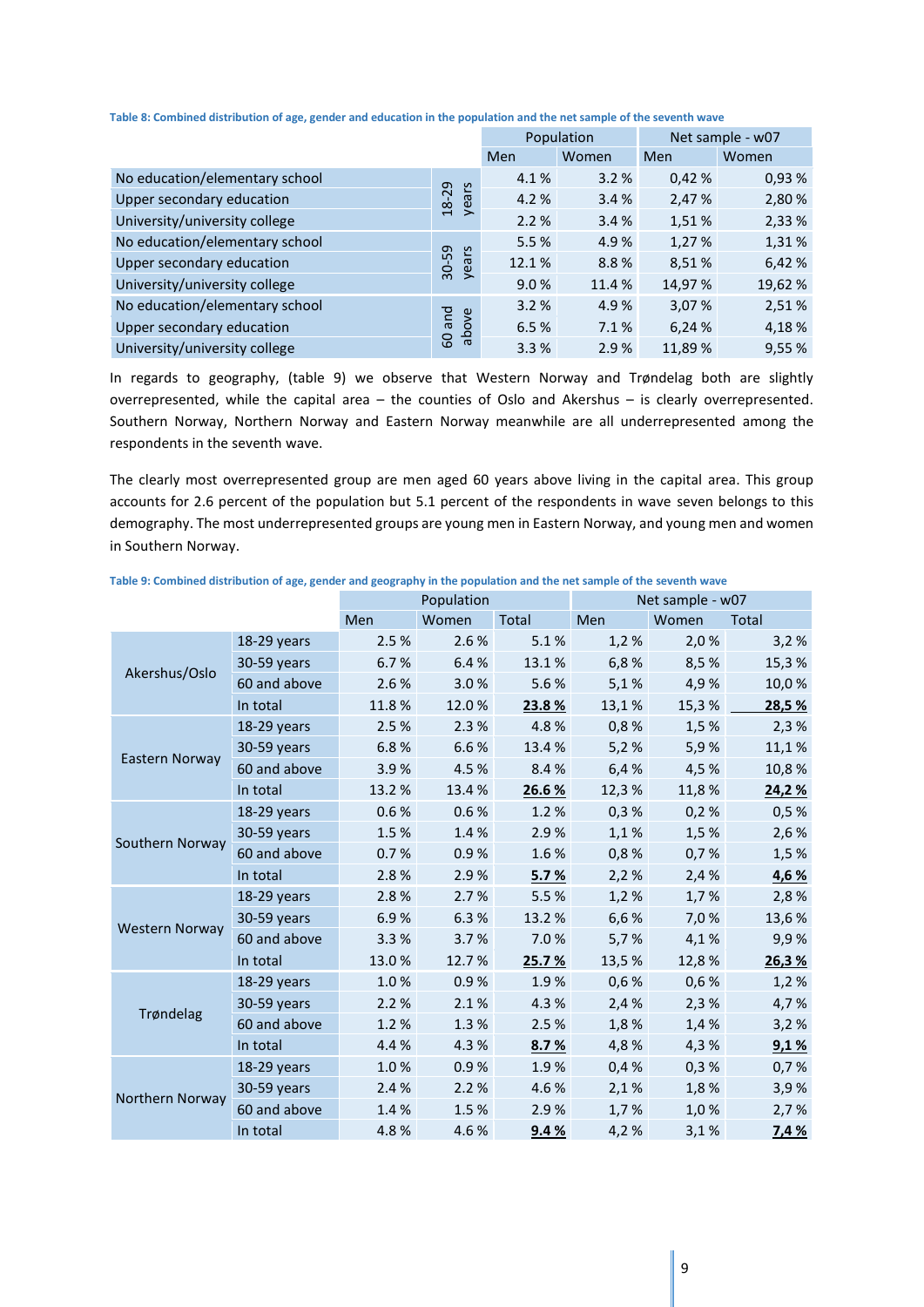## <span id="page-10-0"></span>**WEIGHTING**

To compensate for the observed biases, we have calculated a set of weights. The weights are equal to the relation between a given strata in the population and the total population, divided by the relation between a given strata in the net sample and the total net sample.<sup>4</sup> This procedure returns values around 1, but above 0. Respondents belonging to a stratum that is underrepresented will receive a weight above 1 and respondents belonging to an overrepresented stratum will receive a weight below 1. We have listed the weights of the different strata in table 13 in the appendix.

When calculating the weights, information regarding the respondents' geographical location, gender and age is based on registry data. Information on these variables was included in the sample file we received from the Norwegian National Registry. Information regarding the level of education is from the survey. 4 percent of the seventh wave net sample have not answered the question about level of education. Because of this, two different weights have been calculated:

- **Weight 1** is based on demographic variables only (age, gender and geography)
- **Weight 2** combines the demographic variables with education. Respondents with missing data on the education variable are only weighted on demography (the education component of the weight is in these cases set to 1).

The variables have the following categories:

- **Age**: 19-29 years, 30-59 years, 60 and above.
- **Highest completed education**: no education/elementary school, upper secondary, university/university college.
- **Geography**: Oslo/Akershus, Eastern Norway, Southern Norway, Western Norway, Trøndelag, Northern Norway.

The method for calculating weights is equal to that of previous waves.

When applied, both weights will provide a weighted N equal to the number of respondents in the dataset.

As shown in the discussion above, of the factors considered, level of education creates the most bias. We therefore strongly recommend using weight 2 in most statistical analyses, as this weight provides the most accurate compensation for the various sources of bias in the net sample. Table 11 shows the effects of weight 2 on the distribution of self-reported level of education in the net sample. As we can observe, the weight gives the sample a perfect distribution compared to the population. It is however important to stress that the distribution when not weighted is far from ideal, with a clear underrepresentation of the population with low levels of education.

#### **Table 10: Effect of weight 2 on self-reported level of education**

|                                | Sample - not<br>weighted | Sample -<br>weighted | Population | <b>Difference</b><br>between sample<br>and population | Difference between<br>weighted sample<br>and population |  |
|--------------------------------|--------------------------|----------------------|------------|-------------------------------------------------------|---------------------------------------------------------|--|
| No education/elementary school | 9.5%                     | 25.9%                | 25.9%      | $-16.4%$                                              | 0.0 %                                                   |  |
| Upper secondary education      | 30,6 %                   | 41.9%                | 41.9%      | $-11.3%$                                              | 0.0 %                                                   |  |
| University/university college  | 59,9%                    | 32.2 %               | 32,2%      | 27,7 %                                                | 0.0 %                                                   |  |

4 The applied formula for weight *w*<sub>i</sub> for element *i*, in strata *h* is:  $w_i = \frac{N_h}{n} \frac{m}{m}$  $n_h/n$ 

**-**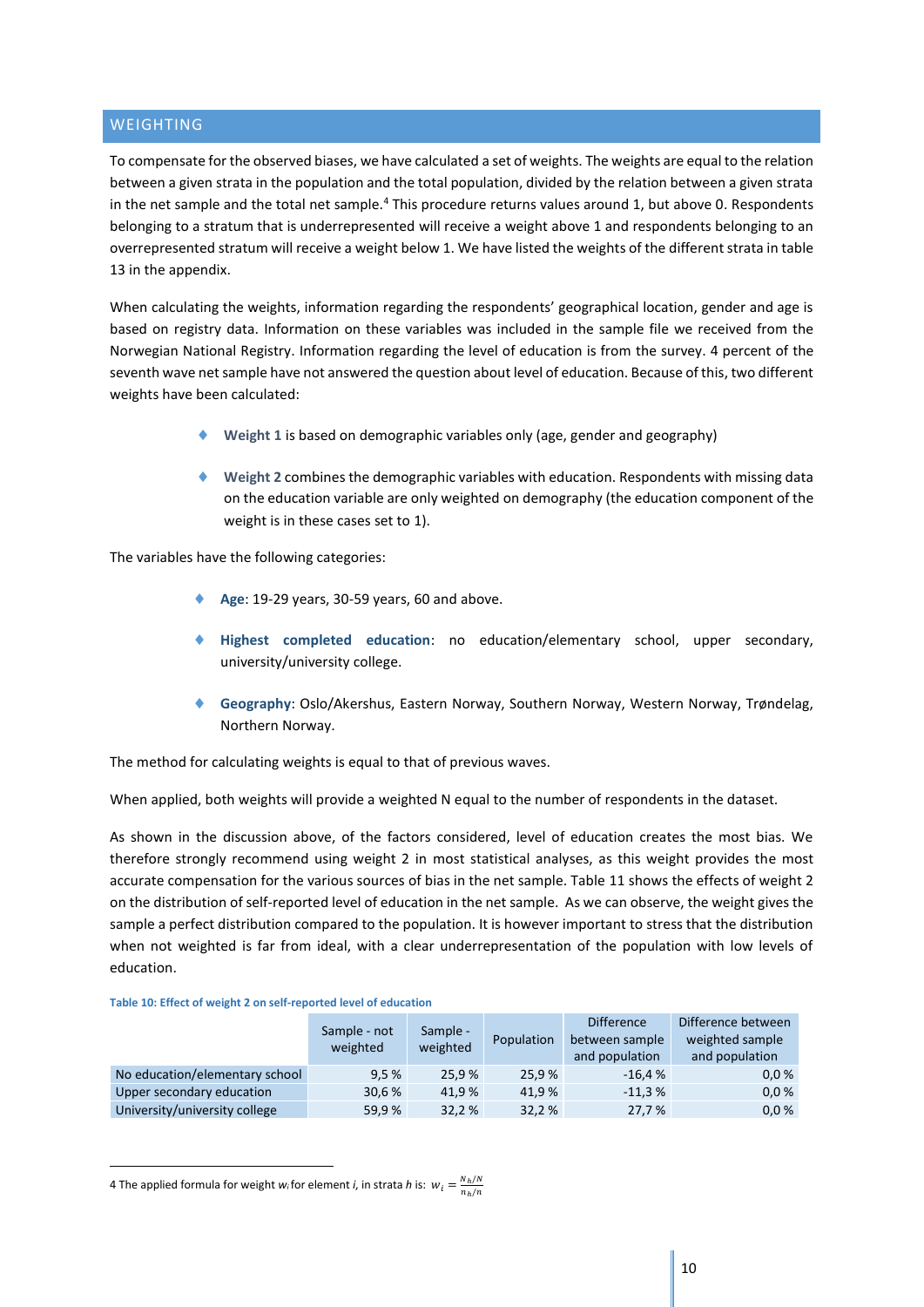Literature on surveys has shown that individuals who are interested in politics are more likely to participate in surveys than individuals who are not. This particularly holds true for surveys with politics as a topic.<sup>5</sup> In previous reports, we have documented the effect of the weights on party affiliation compared to election results, and the respondents interest in politics. This wave included no questions on political interest, and 2016 is not an election year. Therefor no such analysis are included in this report. We refer to the methodology report from the fifth wave for these discussions.

## <span id="page-11-0"></span>SURVEY EXPERIMENTS

1

Each wave of the Citizen Panel Survey includes several survey experiments where different groups of respondents receive questions with slightly different wordings. We have achieved this by randomly assigning respondents to groups during the data collection process. In addition, there is also a more permanent split of the respondents into two or more groups. To reduce the overall time required to answer the survey, some sections of the questionnaire were only presented to one of these groups. For both of these reasons, the number of respondents who have answered a single question might be substantially less than the total number of respondents. See the detailed data documentation for further information about this.

<sup>5</sup> Groves, Robert M., Stanley Presser and Sarah Dipko (2004): "The Role of Topic Interest in Survey Participation Decisions". *Public Opinion Quarterly*. Vol. 68, No. 1:2-31